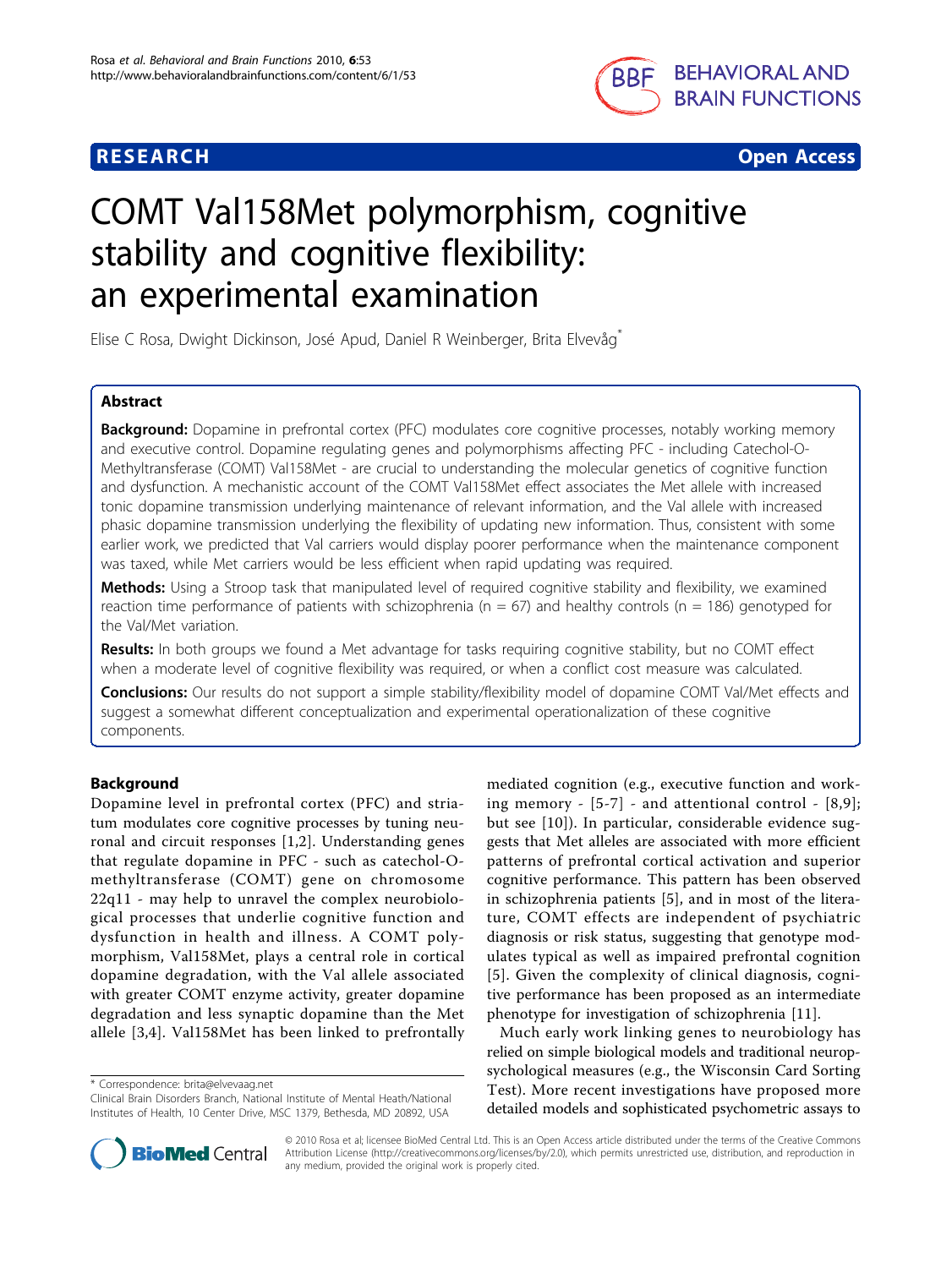parse and segregate underlying cognitive processes, or at least restrict the processes by which one succeeds or fails on a task. For example, one biologically plausible account of the effects of Val158Met on cognition builds on emerging ideas about the roles of tonic and phasic dopamine in cognitive processing. This theory proposes that tonic stimulation of cortical D1 receptors stabilizes and maintains relevant information, while phasic stimulation of striatal D2 receptors underlies "cognitive flexibility", such as updating and manipulating information [[2,12\]](#page-5-0). Extending the theory to Val158Met, it has been proposed that the Met allele is associated with increased tonic dopamine transmission, while the Val allele is associated with increased phasic dopamine transmission. Thus Met carriers would be expected to display greater efficiency and better performance on the elements of working memory and executive tasks that require stable maintenance of information, and Val carriers would be more efficient when cognitive flexibility is required, such as during rapid updating or task switching [[13](#page-5-0)].

To test this hypothesis, one group of investigators used a response shifting paradigm, the Competing Programs Task, in a small sample of patients with schizophrenia and schizoaffective disorder ( $n = 26$ ) [[14](#page-5-0)]. The task required responding to an imitation rule (e.g., two cues followed by two button presses) during blocks 1 and 3 and a reversal rule (one cue followed by two button presses or two cues followed by one button press) during blocks 2 and 4. Participants transitioned between conditions and the rules changed after either a maximum of 20 trials, or after 8 consecutive correct responses were produced by the participant. Met homozygotes  $(n = 8)$  generated significantly faster responses than Val homozygotes ( $n = 6$ ), were significantly more accurate in the imitation condition, and required significantly fewer trials-to-criterion for the imitation blocks. The authors interpreted these findings as support for an association between greater cognitive stability and the Met allele. Participants with Val alleles performed better on a derived measure intended to index cognitive flexibility [[14\]](#page-5-0).

Although the investigators reported their findings as consistent with the tonic/phasic dopamine hypothesis, this interpretation is not clear cut, for several reasons. As an initial matter, the Competing Programs Task may be better understood as a paradigm requiring different levels of cognitive control or conflict processing than as a task alternately requiring stable and flexible cognitive processing. Essentially, the imitation condition requires participants to emit a relatively intuitive response, suggested by the stimuli, while the reversal condition requires that participants resist the intuitive response and produce an exactly counter-intuitive response. In this regard the task presented in [\[14\]](#page-5-0) is reminiscent of

the classic Stroop paradigm, in which emphasis is first placed on relatively automatic word reading, and then on resisting automatic word reading in order to name incongruent colors in later trials. If the Competing Programs Task is better interpreted as a cognitive control or conflict processing paradigm, requiring focused response inhibition rather than flexible, fluid updating, it maps quite differently onto the tonic/phasic dopamine hypothesis. Recently, another study addressed this hypothesis through an analysis of the Attention Network Task (a version of the Flanker paradigm)[[15\]](#page-5-0). This report refers specifically to the analysis in [\[14\]](#page-5-0), but here

in conflict processing rather than cognitive flexibility. Importantly, in these studies, the putative Val advantage is open to question for parallel reasons. Although the paradigms (Competing Programs vs. Attention Network Task) and parameters (accuracy vs RT) are different, both studies calculate a "switching cost" that relates performance on the simpler congruent condition to performance on the more difficult conflict condition. In principle, the "Val advantage" on these cost indexes could be entirely accounted for by the loss of a significant Met advantage in the simpler processing condition, rather than any frank Val advantage. For example, [\[14](#page-5-0)] reported a Met allele trials-to-criterion advantage for the simpler, imitation blocks of their task, but no Met or Val allele advantage for the switching blocks, indicating the loss of a Met advantage, but not the emergence of a Val advantage.

the investigators framed this question as whether Val carriers might have an advantage relative to Met carriers

A further point is that the broad literature addressing the relationship of Val158Met with cognition is difficult to reconcile with a sharp genotype-based distinction between stable and flexible cognitive processing. Generally, this literature shows a Met advantage across various tasks that seem to mix demands for stable and flexible cognitive processing. For example, several reports have documented a Met advantage on a spatial working memory task that requires both maintenance of information and also continuous updating of the contents of working memory (e.g., [[16](#page-5-0)]), on a numerical computation task that required performing subtraction then making a size comparison [\[17](#page-5-0)], and, in children, on a dots-mixed task requiring working memory and inhibition [[18\]](#page-5-0)). Additionally, the Met allele has been specifically associated with speeded low-level lexical access (on a letter comparison task, but not on simple pattern comparison [\[19\]](#page-5-0)), and with a speed advantage for response times [[20\]](#page-5-0). Finally, we are not aware of consistent findings of Val allele advantages in any reported cognitive tasks.

To help clarify these issues, we conducted an analysis of Val158Met effects roughly parallel to [[14\]](#page-5-0), using the more familiar Stroop paradigm, in a large sample of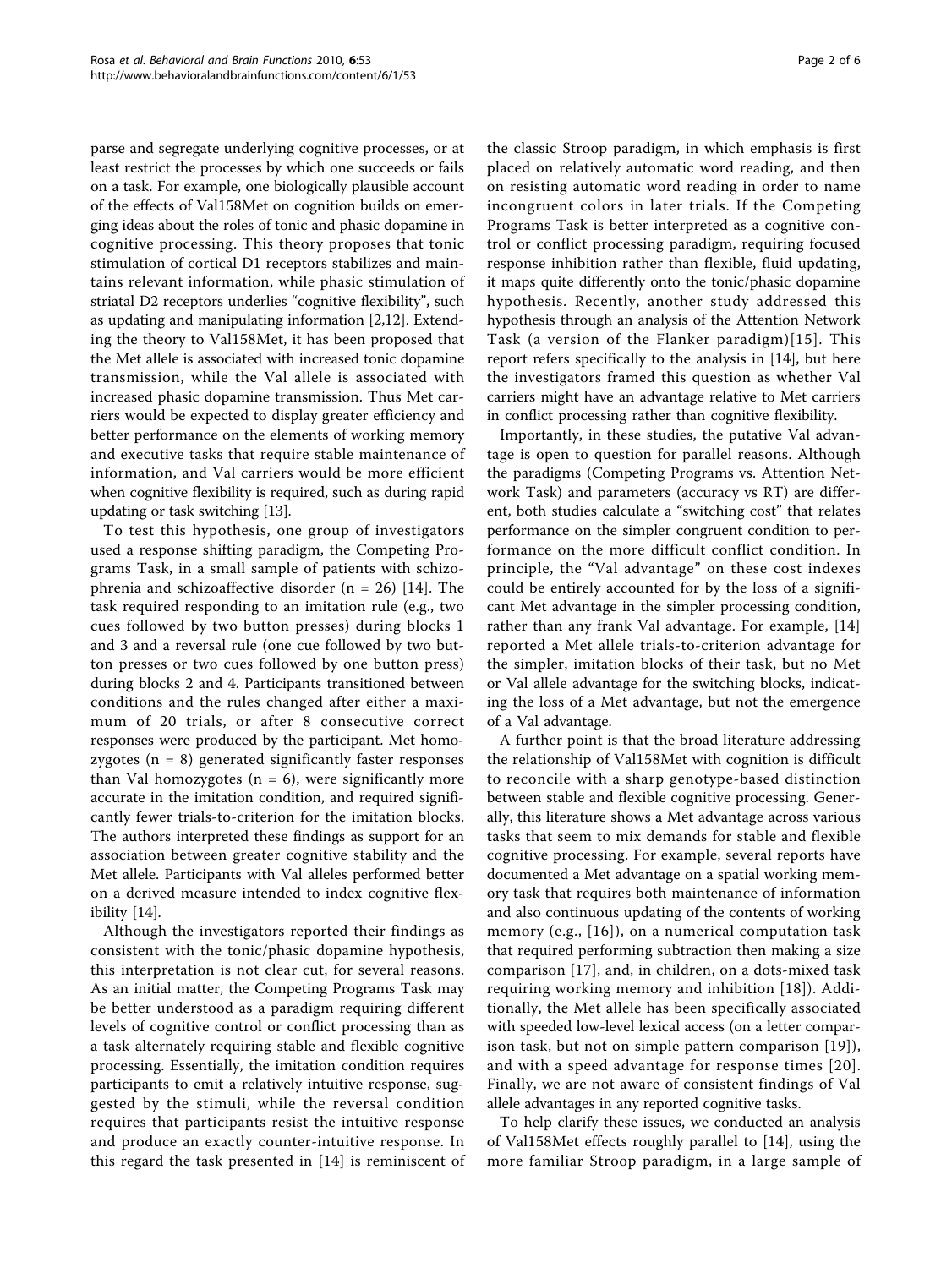both patients with schizophrenia and healthy controls. We (i) challenged participants by utilizing a cognitive assay that manipulated the level of required cognitive control within the same task, and (ii) examined whether Met carriers would display a performance advantage only when the cognitive control requirement was low, and Val carriers would perform better when the demand for cognitive control was increased.

# Methods

# Participants

Sixty-seven patients with a DSM-IV diagnosis of schizophrenia or schizoaffective disorder and 168 healthy volunteers participated (see Table 1). Our protocol was approved by an Institutional Review Board, and all participants gave written informed consent, in accordance with the Helsinki Declaration.

# Design and procedure

As part of the NIMH Sibling Study [[5](#page-5-0)], all participants completed a neuropsychological test battery to determine cognitive functioning. Additionally, a behavioral Stroop task was presented via a computer monitor that required rapid and accurate responding by pressing buttons labeled "red" (right button) or "green" (left button) to the words "green" and "red" that appeared one at a time. The level of task demands was manipulated by presenting either congruent or incongruent test items (e.g., "green" written in green ink, versus "green" written in red ink), and by either keeping the cue - and thus task - demands constant during portions of the task (i.e., responding to the word or responding to ink color) or switching the cue randomly in other portions, and thus introducing frequently shifting task demands.

Stimuli remained on the screen until a button was pushed, or for a maximum of 3000 msecs. Median reaction times (RTs) for correct trials were computed to control for outliers. Reaction time data was used for this analysis, as even in the most difficult switching condition participants were fairly accurate: patients' average = 89.75%, healthy volunteers' average = 94.04%. COMT Val158Met (rs4680) genotyping was performed on DNA obtained from B lymphoblast cell lines using the

Table 1 Age, gender, IQ and COMT genotype distribution of patients and controls

| Variable                  | Patients ( $n = 67$ ) | Controls( $n = 186$ ) |
|---------------------------|-----------------------|-----------------------|
| Age (years) - mean, SD    | 34, 9.89              | 36, 10.88             |
| Females/Males             | 14/53                 | 95/91                 |
| WAIS-R IQ *- mean, range  | 93, 70-113            | 108, 87-129           |
| WRAT-R IQ* - mean, range  | 103, 73-120           | 109, 81-127           |
| Val/Val, Val/Met, Met/Met | 17, 31, 19            | 43, 97, 46            |

 $*_{p}$  < .05

Taqman 5′-exonuclease assay as described previously [[3](#page-5-0)]. There were no significant genotype differences by age, gender, or WRAT-IQ in patients or healthy volunteers (All  $Fs < 2.13$ , all  $p's > 0.13$ ).

# Results

First, given the large element of automaticity in reading, and the simple but rapid mapping required between lexical-semantic aspects of the stimuli and response, we predicted the Met allele would be associated with superior performance when the demand for cognitive flexibility and/or control was low, namely simple reading of the words "green" and "red" (in black ink).

As expected, patients' performance was overall slower than controls  $(F(1,251) = 27.93, p < .0001)$ , but qualitatively similar: In patients, there was a Met allele RT advantage  $(F(2,64) = 5.87, p = .004;$  effect size (Cohen's  $f = .38$ ) [[21](#page-5-0)]) (see Figure [1\)](#page-3-0). This Met advantage was also associated with general speed in participants with schizophrenia ( $F(2,63) = 4.77$ ,  $p = 0.01$ ; effect size (Cohen's  $f = .33$ ) on a composite of speeded neuropsychological tasks (Trails-A, Trails-B, and Digit-Symbol task from the WAIS-R, see [\[22\]](#page-5-0) for details of composite speed measure), and is consistent in magnitude with a previous report of a Met allele advantage in patients with schizophrenia on these three neuropsychological tasks [\[23\]](#page-5-0). In our controls there was a Met allele RT advantage  $(F(2,183) = 3.00,$  $p = .05$ ; effect size (Cohen's  $f$ ) = .14) but this was not related to the general speed composite. Thus, as predicted, there was a Met advantage on the speed of response during a relatively undemanding facet of this task.

Second, we investigated whether the Met allele advantage would disappear once the task demands included a high control/flexibility component, as found with the reversal condition in [[14](#page-5-0)]. Within our reversal condition, which required responding to the color (red or green) of the opposite word (red or green), there was no effect of genotype on reaction time among patients  $(F(2,64) =$ 2.31,  $p = 0.11$ )(although the Val/Val patient group's average reaction time was slower than the Val/Met's, consistent with an overall Met advantage), or controls  $(F(2,183) = 0.7, p = 0.50)$  (see Figure [2\)](#page-3-0).

Third, we investigated whether our derived measure of "conflict cost"- calculated as the percent increase in reaction time between the Neutral Color trials and the cued Incongruent Color trials - would reveal a Val allele advantage, analogously to the report of [\[14\]](#page-5-0). We found no effect of genotype on this measure among our patients  $(F(2,64) = 1.48, p = 0.23)$  or controls  $(F(2,183) = 1.22, p = 1.48, p = 0.23)$ 0.29) (see Figure [3\)](#page-4-0).

# Discussion

We applied COMT Val158Met genotype to a familiar cognitive assay in order to re-examine the explanatory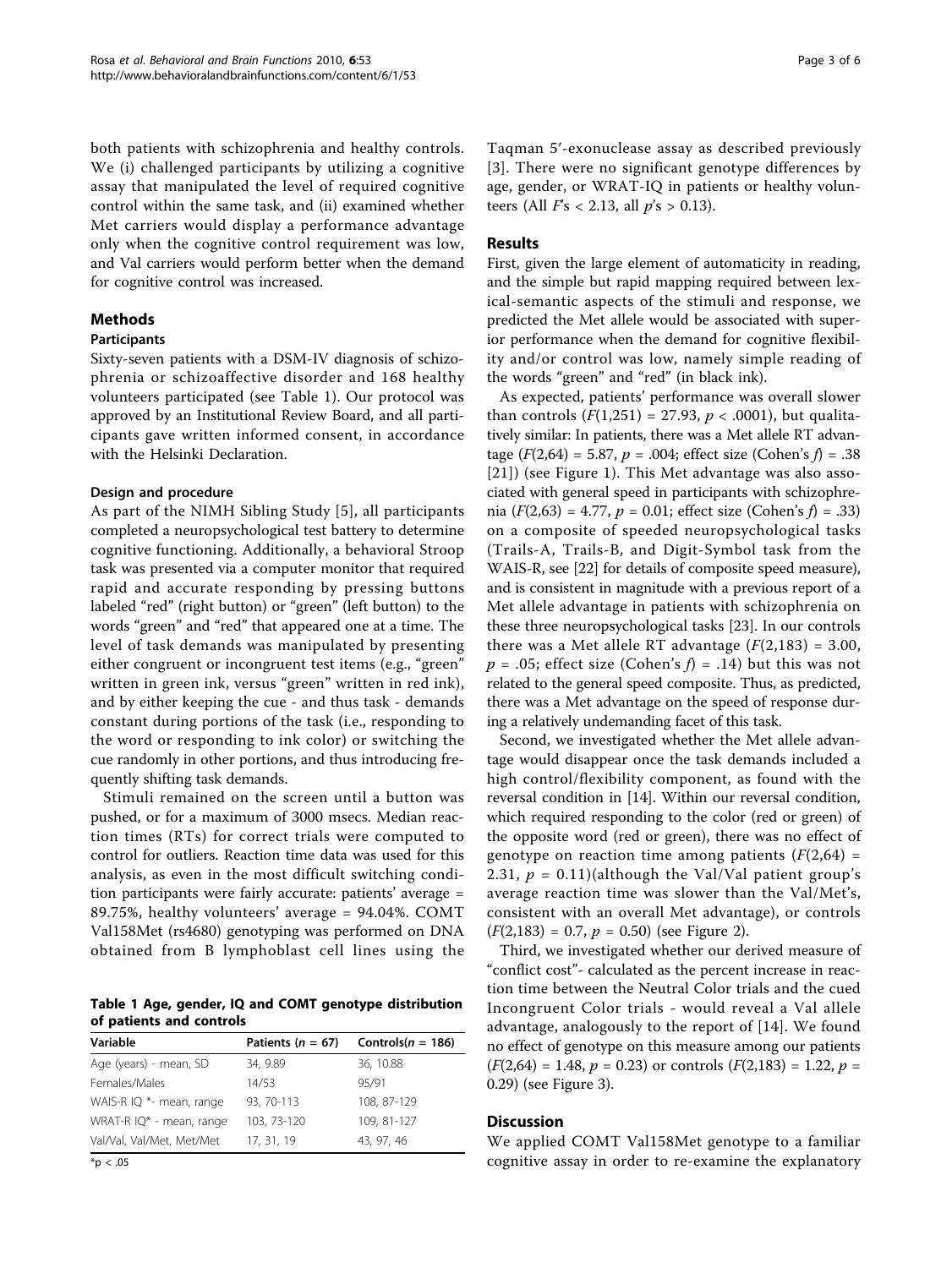<span id="page-3-0"></span>

power of the tonic/phasic dopamine hypothesis for cognitive stability and flexibility, task characteristics that are inherent - and likely confounded - in many measures of working memory and executive function. We attempted to replicate the findings of [[14\]](#page-5-0), that Met carriers display a performance advantage when the simpler maintenance component is taxed, while Val carriers are more efficient when more flexible processing is required. Our results were inconsistent with this hypothesis. Although our experimental operationalization of these cognitive components contributes to the growing literature on the superiority of Met alleles in working memory tasks, we did not uncover any frank advantage of the Val alleles

in any condition. Our analyses of 'switching costs', the parameter that has been used to operationalize 'flexibility' in earlier examinations of this hypothesis, were nonsignificant. Additionally, this pattern, although non-significant, was in the direction we would expect if all that were occurring was a loss of the Met advantage. Specifically, it appears that the Met/Mets and Val/Mets have higher 'costs' on this task, without any evidence of a Val/Val advantage, and this result is similar (as far as we can tell) to that of earlier reports.

Furthermore, we would argue that previous operationalizations of the hypothesis have strayed from its initial conception insofar as they have relied on versions of the

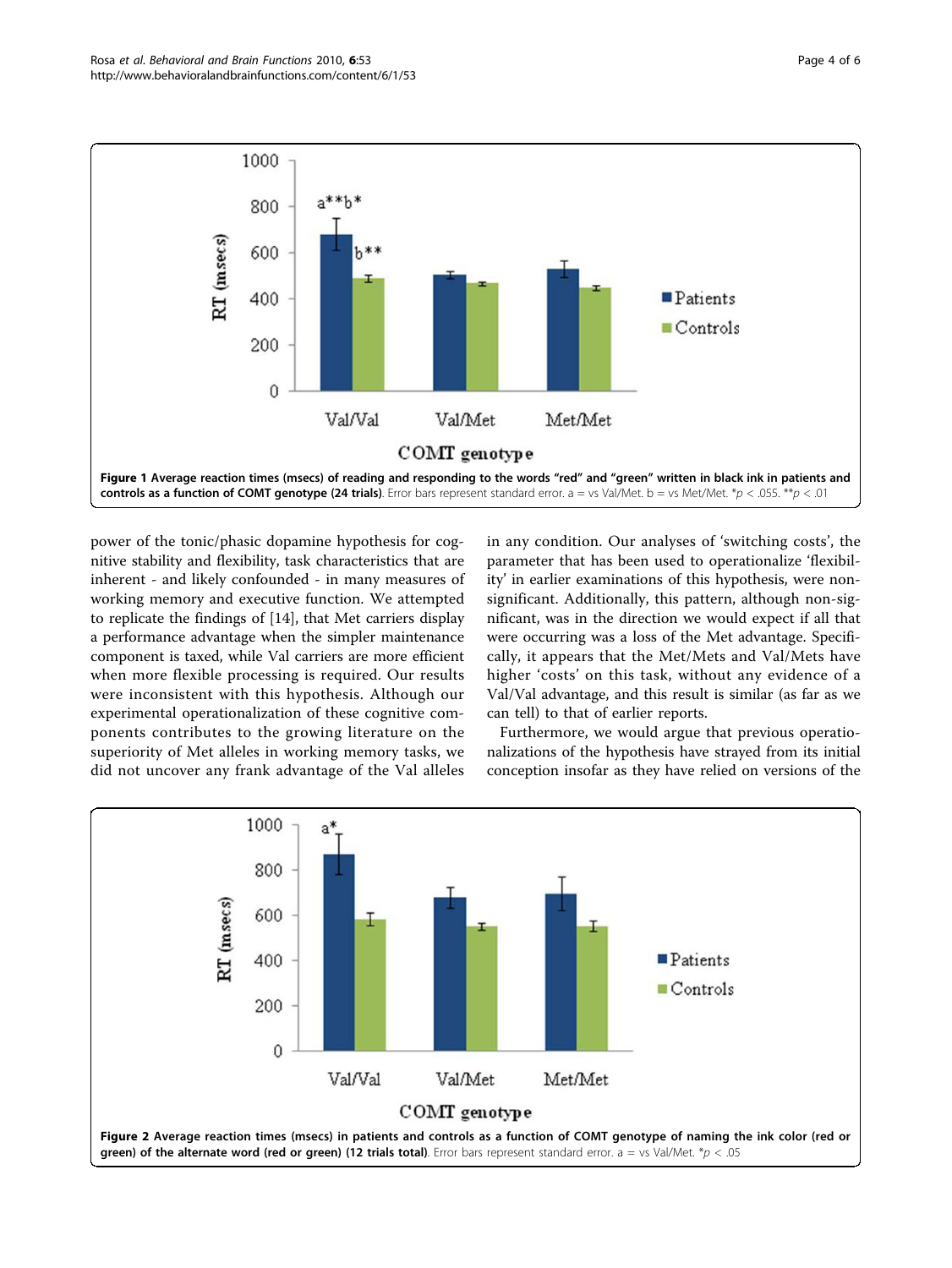<span id="page-4-0"></span>

'switching cost' parameter. As discussed earlier, whether in the context of the Competing Programs Task (14), the Attention Network Test (15), or the Stroop paradigm analyzed here, these parameters measure effortful cognitive control or conflict processing rather than the fluid, flexible cognitive processing that appears to be anticipated by the tonic/phasic dopamine model, and therefore do not squarely address the effects of dopamine activity on flexibility. Even with these differing interpretations, this study and most others have failed to find a consistent Val advantage for any tasks or conditions. This study adds to the literature of a Met advantage for tasks demanding cognitive stability, and acknowledges the need for a more refined model of the relationship between dopamine physiology and cognition.

Although the Tonic/Phasic Dopamine hypothesis yields an elegant model, a convincing demonstration of a Val advantage has yet to be reported. Nolan et al. attempted to capture the basics of the model, however, the task examined in that study likely confounded cognitive control with cognitive flexibility. Even with a similar operationalization we failed to replicate the findings of [\[14\]](#page-5-0), and our results are more consistent with the broader literature indicating a general Met allele advantage and no frank Val advantages. Beyond psychometric differences, this story is likely to be magnitudes more complex with haplotype, gene-gene interaction, and gene-environment interaction effects on this behavioral phenotype. Indeed, our study underscores how much remains to be discovered concerning the role of functional polymorphisms in cognitive function and the

need for further research in order to fine-tune useful clinical intermediate phenotypes that affect high-level information processing.

# Limitations

Although relatively large for such a study, it would be beneficial in the future to employ a bigger sample so that the role of other variables (e.g., gender) can be examined. This would afford sufficient power to undertake a meaningful and sophisticated analysis of the effect of COMT Val/Met on trial-by-trial performance so as to determine switching costs between individual trials, specifically between congruent and incongruent trials.

# Conclusions

Our data do not support a simple tonic/phasic model of COMT Val/Met effects. We found a Met allele advantage for tasks requiring cognitive stability, but no frank Val advantage for tasks of cognitive stability or cognitive flexibility.

### Acknowledgements

This research was funded by the Intramural Research Program of the National Institute of Mental Health, National Institutes of Health.

#### Authors' contributions

ECR tested participants, analyzed data and drafted the manuscript. DD provided assistance with data interpretation and manuscript revision. JA and DRW provided assistance with manuscript revision. BE designed the study, and helped with the analysis, interpretation, and writing of the manuscript. All authors read and approved the final manuscript.

#### Competing interests

The authors declare that they have no competing interests.